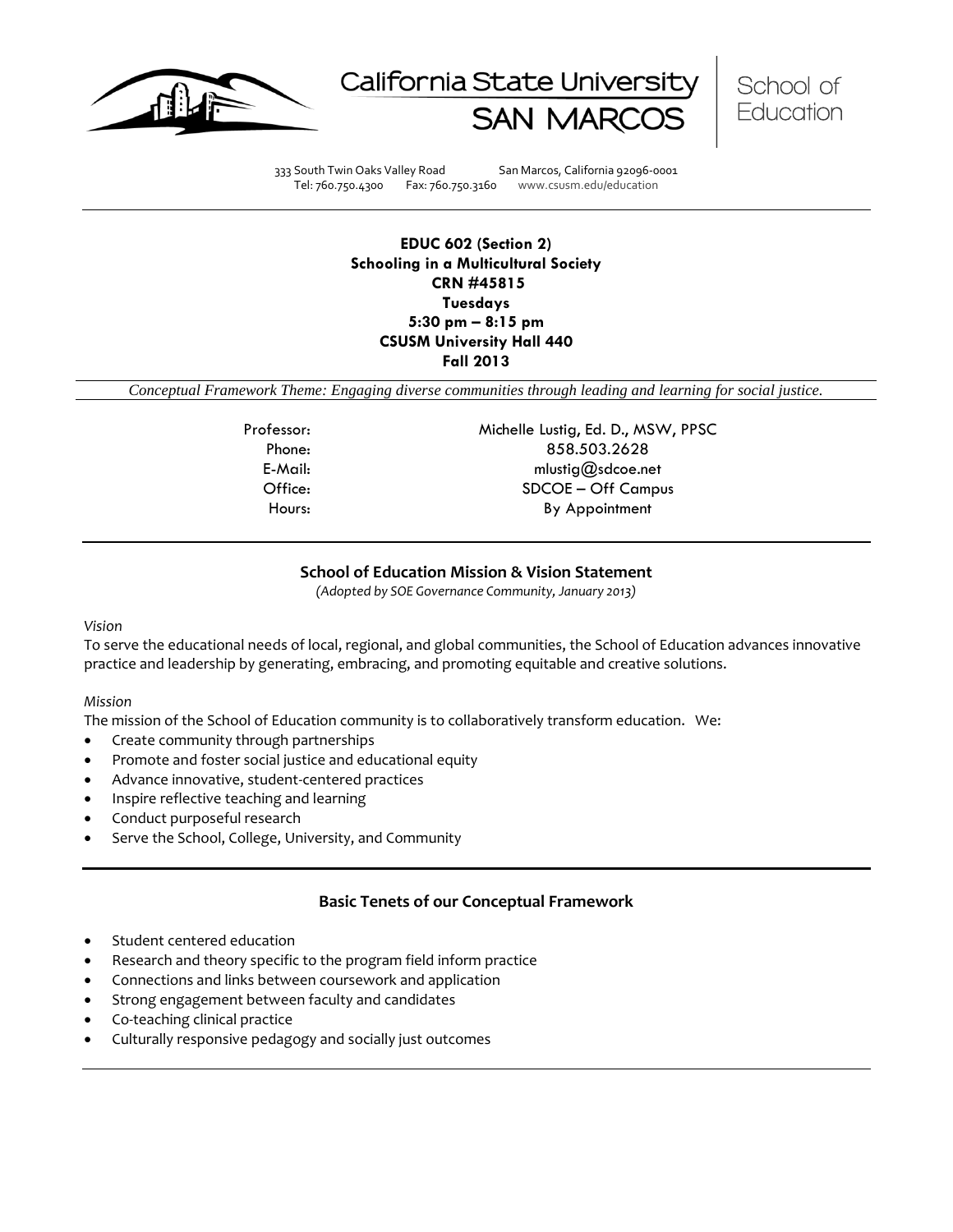## **COURSE DESCRIPTION**

An introduction to issues of schooling in a multicultural society. Includes an overview of multicultural education and address areas of study such as: culture and cognition, diversity and exceptionality, intercultural communication, crosscultural competence, the psychology of personal prejudice, and curriculum and teaching in multicultural contexts.

LUSTIG: This course focuses on an introduction to issues of schooling in a multicultural society. It includes an overview of multicultural education and addresses areas of study such as; culture and cognition, diversity & exceptionality, intercultural communication, cross-cultural competence the psychology of personal prejudice, and curriculum and teaching in multicultural contexts.

#### **Course Prerequisites**

(For School of Education courses, admission to the program is considered a prerequisite. If any other courses are prerequisites or recommended sequencing is important, as in a sequence of successful completion of 511 prior to 512, please include. This should not differ from the catalog)

#### **Course Objectives**

The objectives of this course are fourfold:

- Expand and nuance students' knowledge about the diversity represented in today's schools and the communities in which we live;
- Provide a safe environment for reflection on, and discussion of, the complex ways in which pluralism is a part of educational contexts;
- Prepare educators to provide equitable educational opportunities to all students;
- Provide support to all students who represent national, state, and regional diversity.

#### **Unique Course Requirements**

This course has an on-line component. Some sessions will take place on-line in Moodle: http://cc.csusm.edu/ more information will be provided during the semester. Assignments will be due online during the week of each class. The majority of all assignments posted online require peer review and response.

#### **Required Texts**

ALL TEXTS ARE AVAILABLE ONLINE. I recommend you purchase them online, as all are older editions which are very inexpensive. . They are available at Amazon, half.com etc.

- Corwin, M. (2000). *And Still They Rise: The Trials and Triumphs of Twelve Gifted Inner-Coty Students..* New York, NY. Harper-Collins. ISBN: 0-380-79829-9
- Bigelow. B. (Editor) *Rethinking Our Classrooms: Teaching For Equity and Justice - Volume 2.*  Milwaukee, WI. Rethinking Schools. ISBN-10: 0942961277, ISBN-13: 978-0942961270

#### **(THIS TEXT WILL BE USED FOR DISCUSSION LEADER GROUPS WEEKS 10-15.)**

 Lee, E. Menkart, D.& Okazawa-Rey, M. (1998). *Beyond Heroes and Holidays: A Practical Guide to K-12 Antiracist, Multicultural Education and Staff Development.* Washington, DC: Network of Educators on the Americas. ISBN-10**:** 1878554174, ISBN-13**:** 978-1878554178

## **(THIS TEXT WILL BE USED AS THE BASIS OF CLASS DISCUSSIONS WEEK 3-9. PLEASE BE AWARE THAT ANY STUDENT CAN BE ASKED TO LEAD A DISCUSSION ON ONE OF THE ARTICLES COVERED IN THAT CLASS PERIOD. )**

Required of all Master's courses:

 American Psychological Association (2009) Publication Manual of the American Psychological Association, Sixth Edition. ISBN-10: 1433805618 ISBN-13: 978-1433805615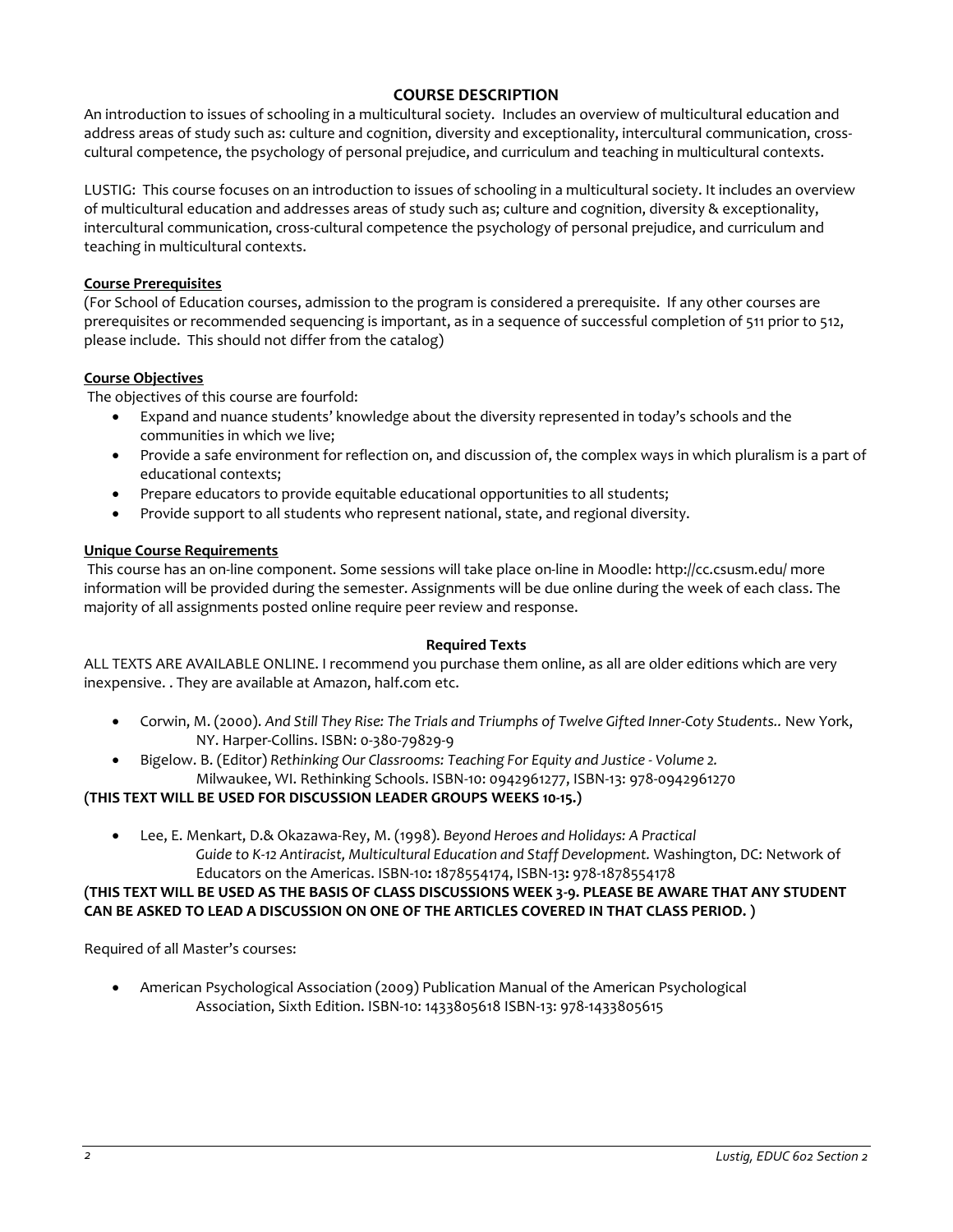#### **Authorization to Teach English Learners**

This credential program has been specifically designed to prepare teachers for the diversity of languages often encountered in California public school classrooms. The authorization to teach English learners is met through the infusion of content and experiences within the credential program, as well as additional coursework. Candidates successfully completing this program receive a credential with authorization to teach English learners. *(Approved by CCTC in SB 2042 Program Standards, August 02)*

This course is aligned to the following standard for the California Teachers of English Learners (CTEL) Program leading to CLAD certification:

#### *Standard 9: Culture and Cultural Diversity and Their Relationship to Academic Achievement*

The program develops both broad and deep understanding of contemporary and historical concepts, issues, and perspectives related to culture and cultural diversity in California and the United States, The coursework addresses concepts and definitions of culture, including universal features of cultures (e.g., ethnocentrism, acculturation, cultural pluralism and congruence, intragroup and intergroup differences, impact of geography on cultural forms and practices). The coursework requires candidates to explore how cross-cultural contact and acculturation are affected by issues of power and status, psychological and social-emotional issues, and by social and economic factors. The program requires candidates to develop an understanding of major demographic trends related to linguistic and cultural diversity, as well as current trends and features of migration and immigration in California and in the United States. The coursework teaches candidates to develop conceptual understanding and requires them to demonstrate applied knowledge of cultural similarities and differences in communication styles, strategies for fostering positive cross-cultural interactions among culturally diverse students, and challenges involved in cultural contact. The coursework also requires candidates to analyze how this knowledge can be directly applied to instruction of English Learners in order to support student development and learning.

#### *Standard 10: Culturally Inclusive Instruction*

The program provides candidates with conceptual understanding of culturally inclusive instruction and the important role that culture plays in school and classroom settings, and teaches candidates strategies on how to acquire in-depth knowledge of English learners' home cultures and cultural experiences. The program requires candidates to examine their own cultural beliefs, attitudes, and assumptions and how this assumptions impact student learning and achievement. The coursework has candidates demonstrate how to apply this knowledge to create culturally inclusive learning environments in the classroom and school (e.g., setting high expectations for all students, having high levels of respect for cultural and linguistic diversity). The program teaches candidates how to apply culturally responsive practices that involve families and the community in decision-making processes and in students' learning. The program requires candidates to demonstrate understanding of the features, goals, and outcomes of different approaches to multicultural curriculum and how to implement strategies that reflect an inclusive approach with regard to students cultural and language backgrounds. Candidates are taught how to apply knowledge of culturally influenced learning styles and to apply knowledge of English learners' cultural backgrounds and experiences to instructional planning and implementation.

## **STUDENT LEARNING OUTCOMES**

The context for, and scope of this course is aligned with standards for the California Teachers of English Learners program, leading to the Cross-cultural Language and Academic Development (CLAD) endorsement, as articulated by the California Commission on Teacher Credentialing (CCTC), and as approved by the faculty of the College of Education. (Note: As of 2002, the CLAD competencies are collectively referred to as an Authorization to Teach English Learners.) Further consideration has been given to the alignment of standards for multicultural education as articulated by the National Council for Accreditation of Teacher Education (NCATE), the Interstate New Teacher Assessment and Support Consortium (INTASC), and the National Board for Professional Teaching Standards (NBPTS).

## **California Teacher Performance Assessment (CalTPA)**

Beginning July 1, 2008 all California credential candidates must successfully complete a state-approved system of teacher performance assessment (TPA), to be embedded in the credential program of preparation. At CSUSM this assessment system is called the CalTPA or the TPA for short.

To assist your successful completion of the TPA, a series of informational seminars are offered over the course of the program. TPA related questions and logistical concerns are to be addressed during the seminars. Your attendance to TPA seminars will greatly contribute to your success on the assessment.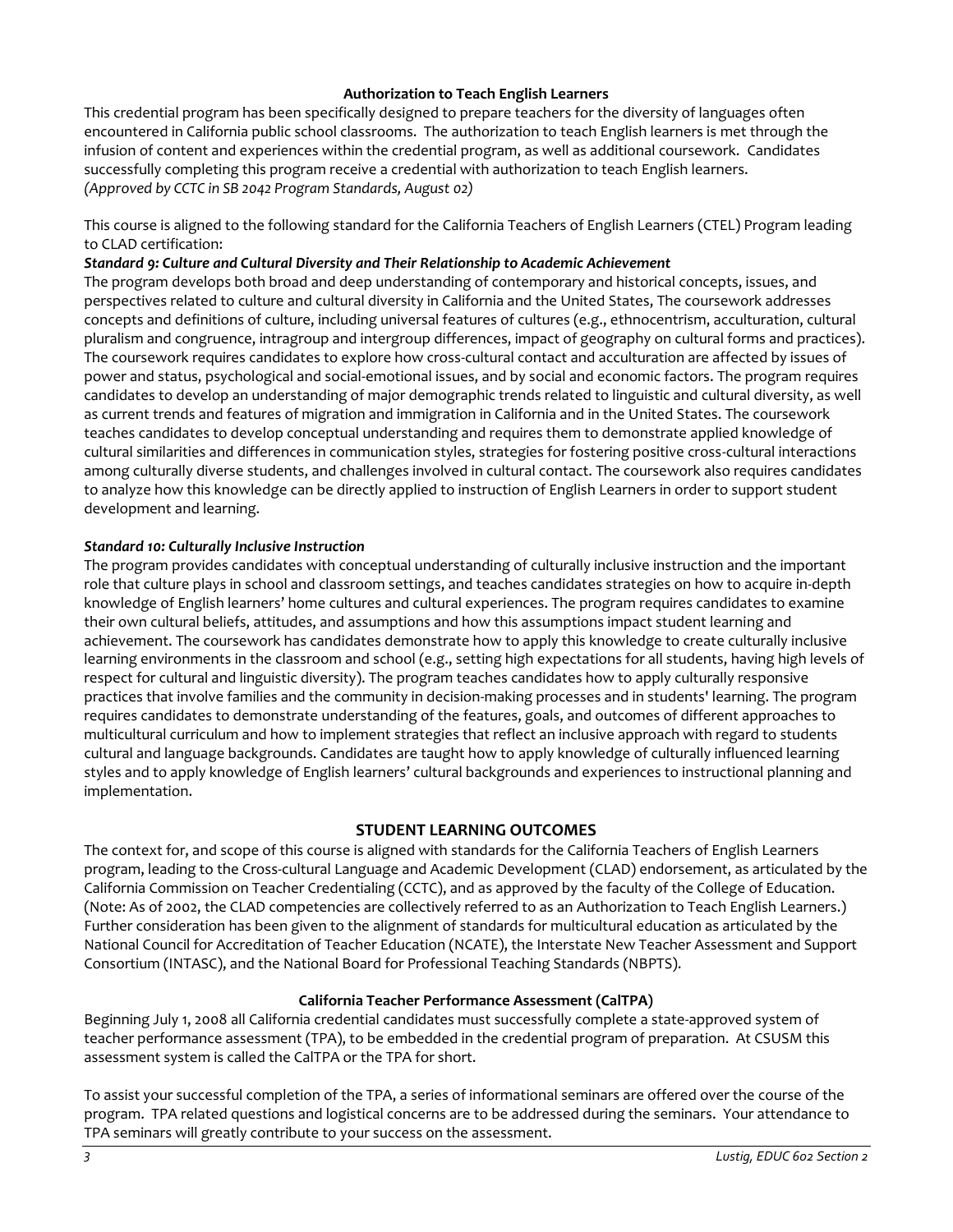Additionally, SoE classes use common pedagogical language, lesson plans (lesson designs), and unit plans (unit designs) in order to support and ensure your success on the TPA and more importantly in your credential program.

The CalTPA Candidate Handbook, TPA seminar schedule, and other TPA support materials can be found on the SoE website: <http://www.csusm.edu/education/CalTPA/ProgramMaterialsTPA.html>

#### **Assessment of Professional Dispositions**

Assessing a candidate's dispositions within a professional preparation program is recognition that teaching and working with learners of all ages requires not only specific content knowledge and pedagogical skills, but positive attitudes about multiple dimensions of the profession. The School of Education has identified six dispositions – social justice and equity, collaboration, critical thinking, professional ethics, reflective teaching and learning, and life-long learning—and developed an assessment rubric. For each dispositional element, there are three levels of performance - *unacceptable*, *initial target*, and *advanced target*. The description and rubric for the three levels of performance offer measurable behaviors and examples.

The assessment is designed to provide candidates with ongoing feedback for their growth in professional dispositions and includes a self-assessment by the candidate. The dispositions and rubric are presented, explained and assessed in one or more designated courses in each program as well as in clinical practice. Based upon assessment feedback candidates will compose a reflection that becomes part of the candidate's Teaching Performance Expectation portfolio. Candidates are expected to meet the level of *initial target* during the program.

#### **School of Education Attendance Policy**

Due to the dynamic and interactive nature of courses in the School of Education, all candidates are expected to attend all classes and participate actively. At a minimum, candidates must attend more than 80% of class time, or s/he may not receive a passing grade for the course at the discretion of the instructor. Individual instructors may adopt more stringent attendance requirements. Should the candidate have extenuating circumstances, s/he should contact the instructor as soon as possible. *(Adopted by the COE Governance Community, December, 1997).*

*CLASS: 1. If you miss three (3) class sessions or 8 hours you cannot receive a passing grade for the class. 2. I will allow up to two (maximum) makeup assignments for absences due to unavoidable professional obligations, illnesses, emergencies, etc. on a case by case basis. Do talk to me at the earliest opportunity if you plan to / need to make up absences. 3. Do strive for punctuality, and be mindful of late arrivals and early departures.* 

These measures are intended to encourage responsibility for one's own learning in a democratic, collaborative and reciprocal-learning environment.

## **Students with Disabilities Requiring Reasonable Accommodations**

Candidates with disabilities who require reasonable accommodations must be approved for services by providing appropriate and recent documentation to the Office of Disable Student Services (DSS). This office is located in Craven Hall 4300, and can be contacted by phone at (760) 750-4905, or TTY (760) 750-4909. Candidates authorized by DSS to receive reasonable accommodations should meet with their instructor during office hours or, in order to ensure confidentiality, in a more private setting.

#### **Graduate Writing Requirements**

The California State University maintains a Graduation Writing Assessment Requirement (GWAR) for master's students, to be completed before Advancement to Candidacy can be approved. A student may satisfy the graduate writing requirement in one of two ways: an acceptable standardized test score, or a paper that receives a passing score as described in the GWAR rubric. Toward the goal of providing opportunity for graduate students in the College of Education to satisfy the writing requirement, all papers in all graduate classes must adhere to the rules of style (for writing and format style) detailed in the Publication Manual of the American Psychological Association, 6th Ed. (2009). This is a required textbook for all CSUSM SOE graduate courses.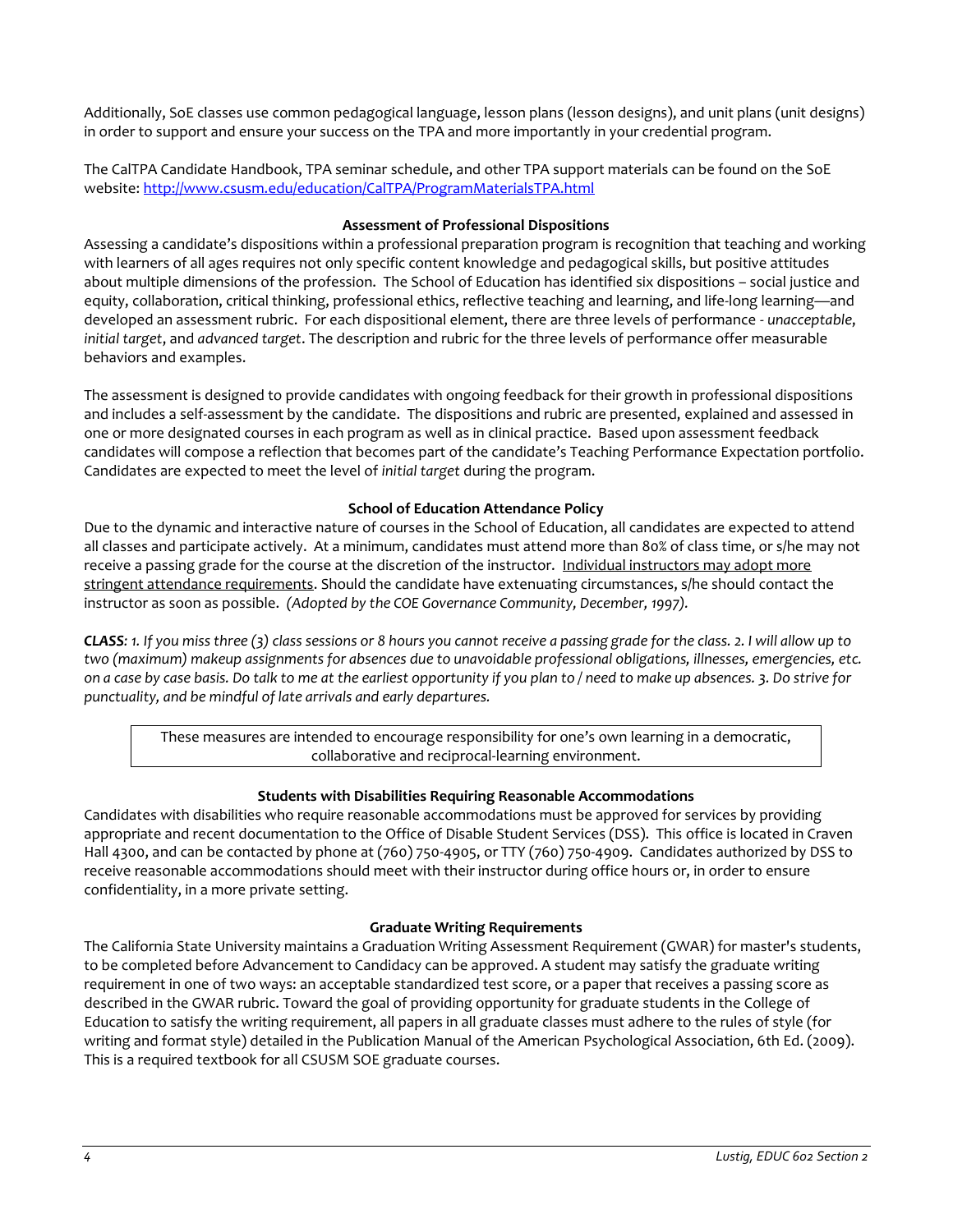Excerpt of Graduate Writing Requirements:

V. If a student is satisfying the graduate writing requirement through a submission of a paper(s), the student's writing should demonstrate graduate level skills in:

- style and format
- mechanics
- content and organization
- integration and critical analysis.

VI. The paper(s) will be scored using a rubric (1 - 4) in each of four areas: "I. Style and Format", "II. Mechanics", "III. Content and Organization", and "IV. Integration and Critical Analysis". The minimal acceptable combined score from all of the four (I-IV) sections is 10 points, with no scores of "1" on any section, resulting in a minimum of a 2.5 average for all sections. A master's program may establish a higher minimum average score for passing.

**If I find grammatical, citation or spelling errors on the first page of any assignment it will be returned to you for correction and resubmission. Any paper that is resubmitted will automatically be lowered by one letter grade. All resubmitted assignments will be due no later than the following class session.**

#### **All University Writing Requirement**

Writing requirements for this class will be met as described in the assignments. Every course at the university, including this one, must have a writing requirement of at least 2500 words.

#### **CSUSM Academic Honesty Policy**

"Students will be expected to adhere to standards of academic honesty and integrity, as outlined in the Student Academic Honesty Policy. All written work and oral presentation assignments must be original work. All ideas/materials that are borrowed from other sources must have appropriate references to the original sources. Any quoted material should give credit to the source and be punctuated with quotation marks.

Students are responsible for honest completion of their work including examinations. There will be no tolerance for infractions. If you believe there has been an infraction by someone in the class, please bring it to the instructor's attention. The instructor reserves the right to discipline any student for academic dishonesty in accordance with the general rules and regulations of the university. Disciplinary action may include the lowering of grades and/or the assignment of a failing grade for an exam, assignment, or the class as a whole."

Incidents of Academic Dishonesty will be reported to the Dean of Students. Sanctions at the University level may include suspension or expulsion from the University.

#### **Plagiarism:**

As an educator, it is expected that each candidate will do his/her own work, and contribute equally to group projects and processes. Plagiarism or cheating is unacceptable under any circumstances. If you are in doubt about whether your work is paraphrased or plagiarized see the Plagiarism Prevention for Students website [http://library.csusm.edu/plagiarism/index.html.](http://library.csusm.edu/plagiarism/index.html) If there are questions about academic honesty, please consult the University catalog.

## **Student Responsibilities:**

A. Students are responsible for knowing and understanding the rules of Academic Honesty as outlined in the university catalog, to include fabricating information and data, cheating, facilitating academic dishonesty, and plagiarizing.

B. Students are responsible for communicating with the professor if they do not understand how the policy applies to a particular class or assignment. Students are responsible for utilizing the library resources (e.g. the plagiarism tutorial, consulting a librarian, or referring to a style guide) on academic honesty and plagiarism to fully understand the differences between a citation, giving credit, original writing, and plagiarism. The entire Academic Honesty Policy is available at the following URL:

http://www.csusm.edu/policies/active/documents/academic\_honesty.html *EDUC 602 3* 

#### **All assignments will be turned it via TURNIT IN on Moodle and in hard copy on the date due in class.**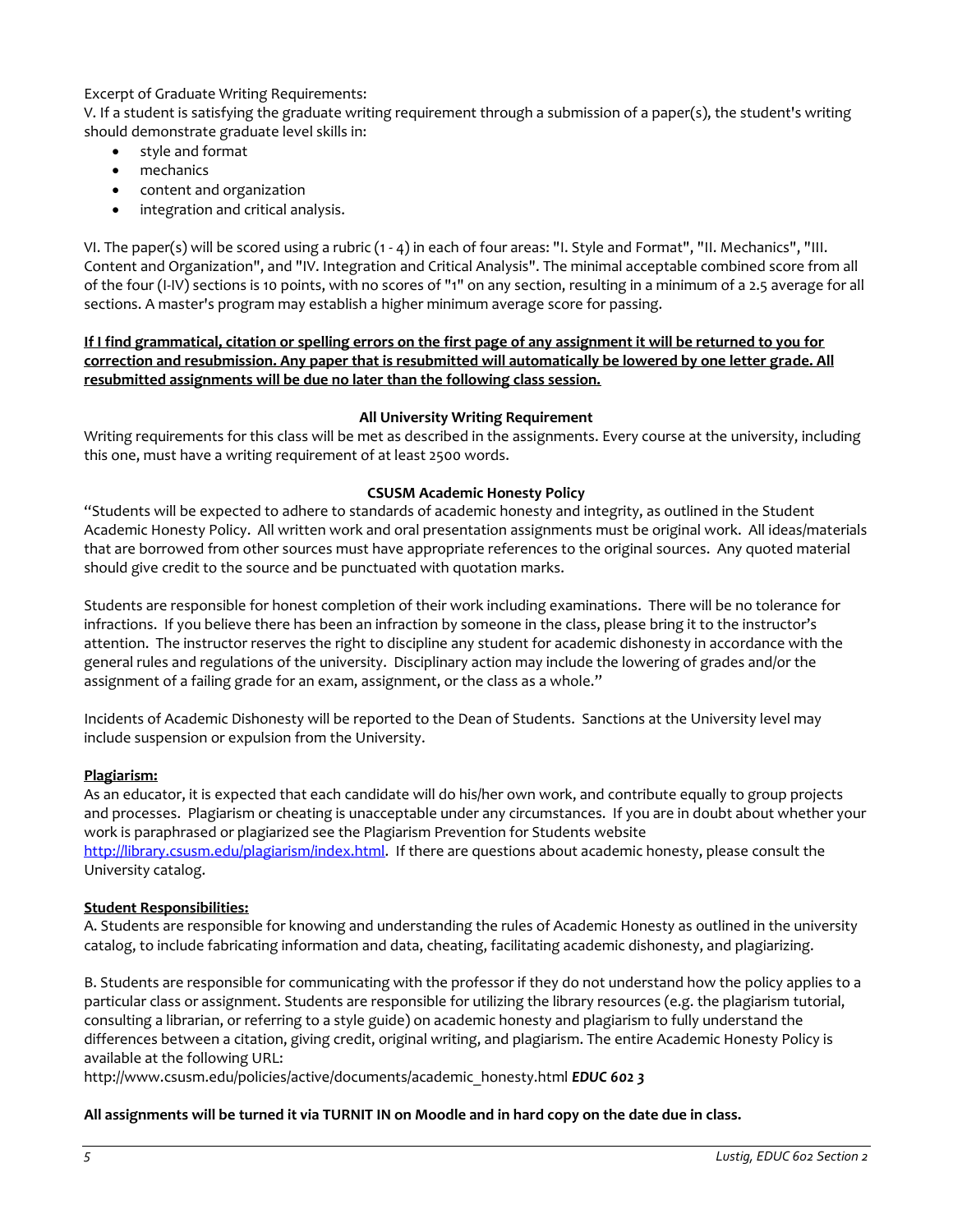## **Appeals:**

Every student has the right to appeal grades, or appeal for redress of grievances incurred in the context of any class. Disputes may be resolved informally with the professor, or through the formal appeal process. For the latter, consult the Interim Director, School of Education.

## **Ability:**

Every student has the right to equitable educational consideration and appropriate accommodation. Students having differing ability (mobility, sight, hearing, documented learning challenges, first language/English as a second language) are requested to contact the professor at the earliest opportunity. Every effort will be made to accommodate special needs. Students are reminded of the availability of Disabled Student Services, the Writing Center, technology assistance in the computer labs, and other student support services available as part of reasonable accommodation for students.

## **Use of Technology:**

Candidates are expected to demonstrate competency in the use of various forms of technology (i.e. word processing, electronic mail, Moodle, use of the Internet, and/or multimedia presentations). Specific requirements for course assignments with regard to technology are at the discretion of the instructor. Keep a digital copy of all assignments for use in your teaching portfolio. All assignments will be submitted online, and some will be submitted in hard copy as well. Details will be given in class.

## **Electronic Communication Protocol:**

Electronic correspondence is a part of your professional interactions. If you need to contact the instructor, e-mail is often the easiest way to do so. It is my intention to respond to all received e-mails in a timely manner. Please be reminded that e-mail and on-line discussions are a very specific form of communication, with their own nuances and etiquette. For instance, electronic messages sent in all upper case (or lower case) letters, major typos, or slang, often communicate more than the sender originally intended. With that said, please be mindful of all e-mail and on-line discussion messages you send to your colleagues, to faculty members in the School of Education, or to persons within the greater educational community. All electronic messages should be crafted with professionalism and care. Things to consider:

- Would I say in person what this electronic message specifically says?
- How could this message be misconstrued?
- Does this message represent my highest self?
- Am I sending this electronic message to avoid a face-to-face conversation?

In addition, if there is ever a concern with an electronic message sent to you, please talk with the author in person in order to correct any confusion.

## **Course Requirements**

This course is structured as a graduate-level seminar. The success of a seminar is dependent upon each and every participant being prepared. My role will be to "**facilitate**" and to intervene as necessary to prompt a topic. **I do not intend to lecture each week**, or to be the focus of the class. You will work to develop **your knowledge base** through the readings, discussions and presentations.

## **Grading Standards and Considerations**

*Note: I reserve the right to change, add to, or delete any material or assignment from the course.* 

## **Grading Scale:**

Percentage required: A=93+, A- =92-90, B+=89-88, B = 87-83, B- = 82 – 80, C+=79-78, C=77-73, C-=72-70, D+=69-68, D=67- 63, D-=62-60, F=59 or lower.

Students must receive a C+ or higher in all coursework in order to be eligible for or remain in Education programs.

## **Submission of Assignments.**

**Assignments should be typed in 12-pt font and follow APA formatting requirements including 1 inch margins. .** *All assignments need to be submitted electronically on Moodle and handed in (hard copy) in class.* http://cc.csusm.edu/ *All assignments will also need to be submitted in hard copy.* 

All students enroll in university courses on a voluntary basis. All students are expected to manage professional and personal responsibilities accordingly. All required work needs to be submitted on time. Work submitted late, but within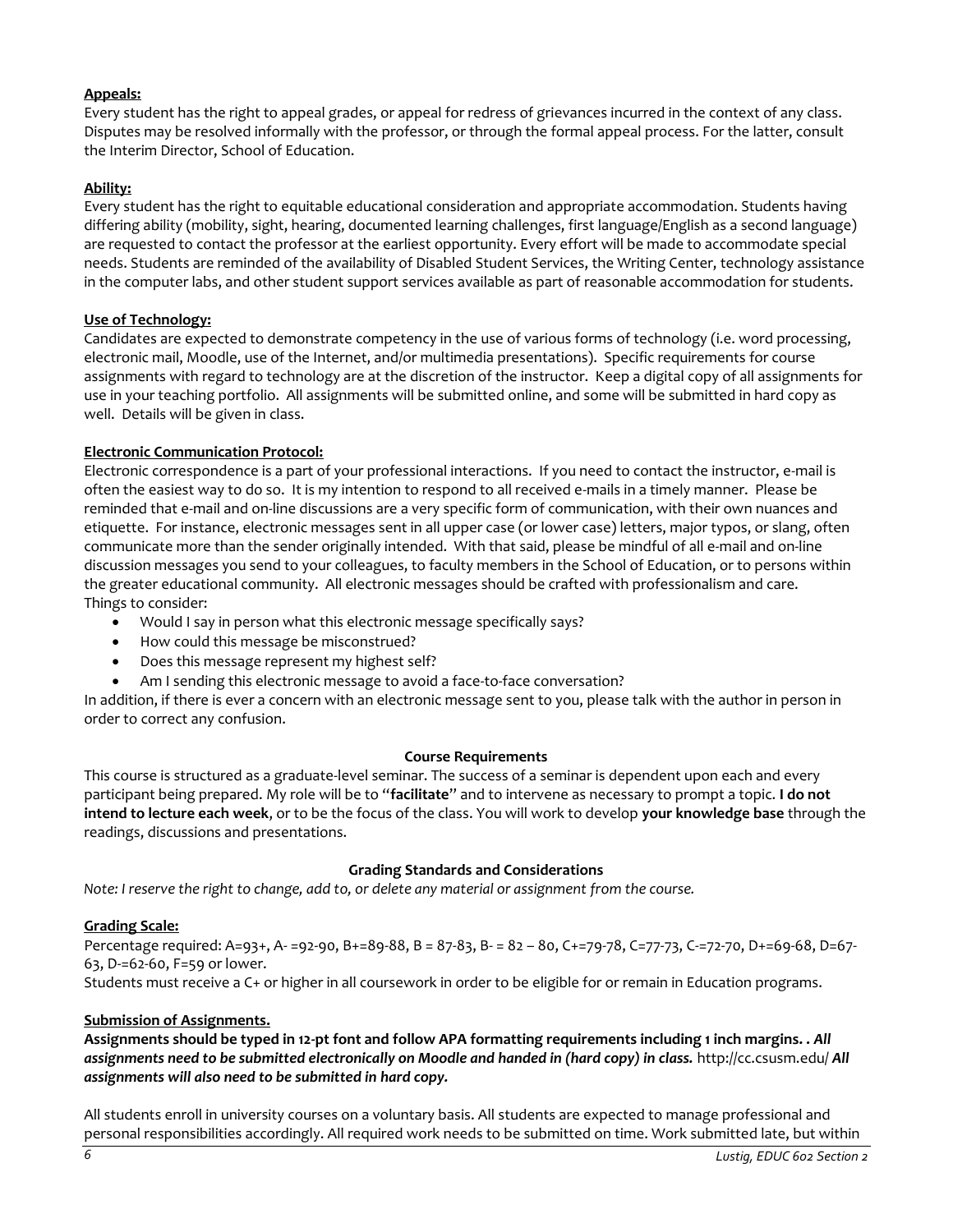one week of the due date will be accepted, but lose 10% of earned credit per day. *Work received over one week late receives no credit.* 

## **Grading Emphasis.**

All work needs to reflect university level composition. All written assignments will be graded approximately 80% on structure, content and analysis (detail, logic, synthesis of information, depth of analysis, etc.), and 20% on mechanics (grammar, syntax, spelling, format, uniformity of citation, etc.). Please proof all of your work prior to submission. All citations, where appropriate, will use APA format. Consult Library Services for the *Manual of Citation of the American Psychological Association,* or www.apastyle.org/index.html. **All papers will be screened thru TURNITIN and originality of work will be verified.** 

## **DESCRIPTION OF ASSIGNMENTS**

## **1. Attendance and Class Participation 20 points**

You are expected to attend all class sessions and participate actively in discussions and activities both on-line and inclass. In order to do so, you are expected to complete all required readings by the assigned date. *Missing more than one class requires a lowering of your grade.* Being consistently late and/or leaving class early can also lower your grade. These measures should be viewed as taking appropriate individual responsibility for one's own learning in a democratic, collaborative and reciprocal-learning environment.

#### **2. Discussion Leader 20 points**

In small groups, students will lead the class in a discussion on assigned readings in *Rethinking Our Classrooms: Teaching For Equity and Justice - Volume 2..* Sections will be assigned the first night of class*.* This is not intended to be a summary of the entire section. The role of the presenters is to pull out themes in the readings, compare and contrast opinions presented and increase the level of awareness and understand of the entire class. The entire class is responsible for the material in the assigned section. The discussion leaders will provide the area of focus for the class discussion. Discussions can include small group work, written prompts, exercises or Q & A. etc. It is not recommended that students create power points unless they are used to prompt conversation. **This assignment is not designed to be fulfilled in a didactic format.** 

## **DUE: Weeks 10-15, to be determined on the first night of class.**

## **3. Reflection Papers-And Still We Rise: 20 points**

Using the text as well as other readings, current events, and your own observations, write a paper that responds to 3 of the 5 prompts below. This paper should be 3-5 pages in length and follow APA format including references as appropriate.

1. Discuss the micro forces that influence the students in the book and how they compare to the micro forces that influence mainstream America. Include discussion of the impact of the individual student's race/ethnicity.

## *Definition: Micro= Individual (biological, physical, emotional)*

2. Discuss the mezzo forces that influence the students in the book and how they compare to the mezzo forces that influence mainstream America. Include discussion of the student's socioeconomic forces that influence the student's family's etc.

*Definition: Mezzo=small groups (includes family, work groups, school groups*)

3. Discuss the macro forces that influence the students in the book and how they compare to the macro forces that influence mainstream America. Include discussion of the larger political forces that influence the student's educational options.

## *Definition: Macro=Community (social, environmental, political systems)*

4. Discuss the adults in the school and critique the positive contributions they made to the students' school experience. How did they demonstrate their belief in the students worth and potential?

5. Discuss the adults in the school and critique the negative contributions they made to the students' school experience. How did their action/inaction, personal beliefs, values, judgments or issues interfere with the student's success?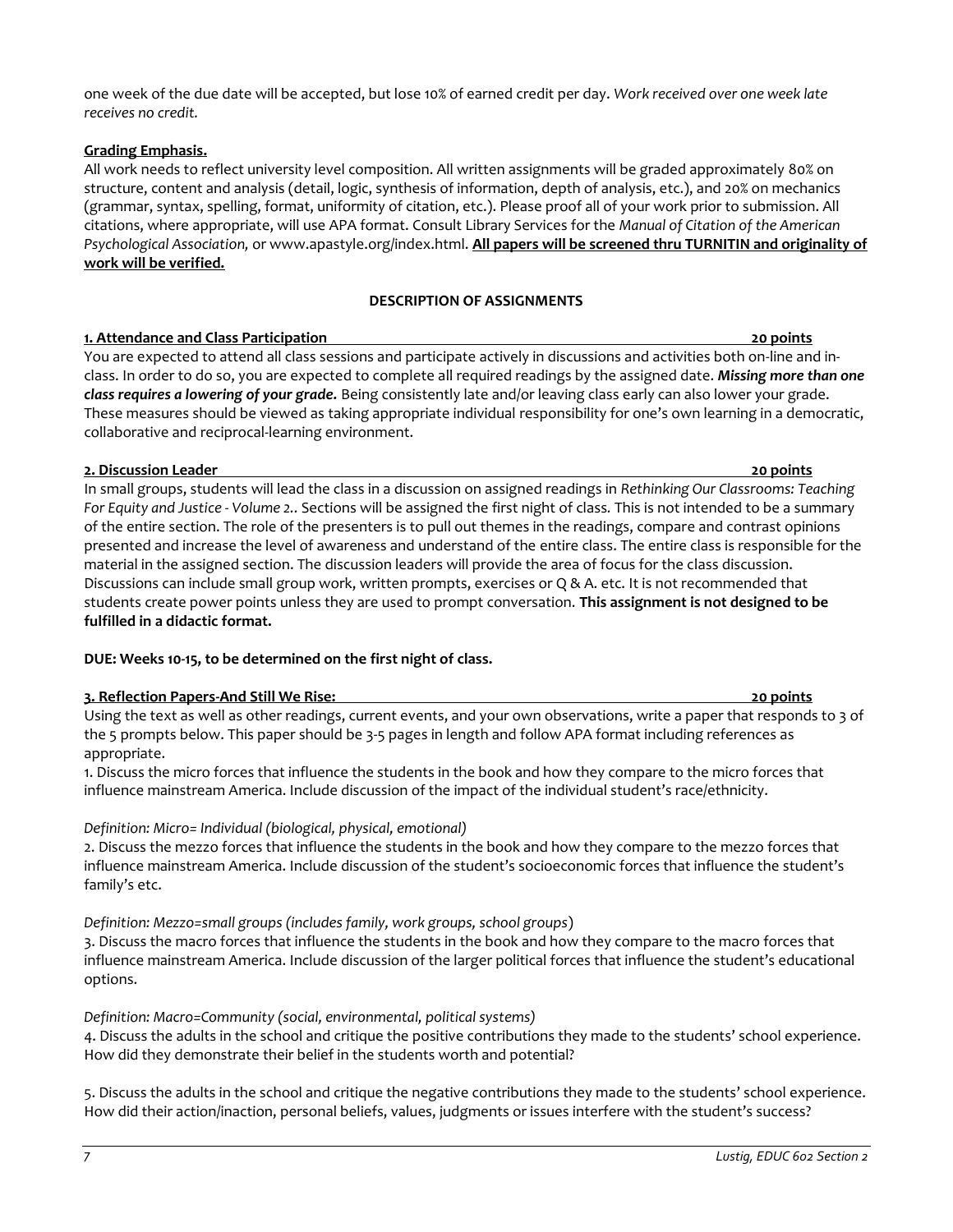#### **DUE: Session #4**

**4. Literacy Intervention Plan 20 Points** 

You will each develop a **Literacy Intervention Plan (10-12 pages)** in the context of your major MA Program (Bilingual/Multicultural (CTEL Certification); Special Education (Add On Level I credential); or, the Reading Certificate for Literacy Masters Students.

**CTEL Candidates will need to upload their graded CTEL signature assignment (with a passing grade or rubric indicating passing grade) to their CTEL electronic portfolio upon completion of this course. CTEL Program Coordinator will then review the candidate's CTEL standards in their electronic portfolio in order to fulfill their certification requirements for the California State Department of Education. For further clarification, please contact Ana Hernandez, CTEL Program Coordinator, at ahernand@Cusm.edu.** 

*\*\*\*In the unlikely event that there is a non-declared student enrolled in EDUC 602D, there is an alternative assignment below (See B. Alternative Assignment).* 

**YOU MUST LET ME KNOW BY WEEK 3 OF THE SEMESTER WHICH ASSIGNMENT YOU WILL BE COMPLETING either 4a or 4b. Both are worth 20 points. You will only complete one of these assignments.** 

To begin, complete Step #1 below.

**Step 1.** Begin with: Go to the California Department of Education Website and retrieve the following information about your school. Use the following link http://dq.cde.ca.gov/dataquest/

a. Your school's 2011 Academic Performance Index (API) Growth Report

b. The number of socioeconomically disadvantaged learners at your site

c. The number of English learners at your site

d. The number of students with disabilities at your site

e. The number of any other numerically significant subgroups at your school (for whom there are data provided---e.g.; Hispanic or Latino)

**Step 2.** That completed, your Literacy Intervention Plan will evolve from one of the options below (Pick either A, B or C below). Identify the MA program you are a part of, and select that program.

*A. The CTEL* (California Teachers of English Learners) *Program* 1 , leading to CLAD certification, or *B An "Add On" Level I Mild/Moderate and Moderate/Severe Education Specialist Credential<sup>2</sup> , for candidates who do not hold a SB 2042 preliminary credential or a CLAD certificate to fulfill CCTC requirements to authorized the candidate to provide to English learners 1) instruction for English language development and 2) specifically designed content instruction delivered in English, or.* 

**C.** The **Reading Certificate<sup>3</sup>, requirements for Literacy Masters students.** 

NOTE: The purpose for this assignment is for you to look at student achievement of culturally and linguistically diverse students in your certificate/credential program over time to determine what happens to students within a system. The purpose is not to examine and criticize any school district. It is to look at opportunities made available to or denied children who are culturally and linguistically diverse.

**Step 3. (a.) Components of the Literacy Intervention Plan** (you MUST address each of these):

*1). Population:* Select a small group (no more than 5) of **ethnically and/or linguistically diverse** students in a grade level who have attended your school for at least three years. Do a review of their school history and success or lack of success.

 $\overline{\phantom{a}}$ 

<sup>1</sup> *Successful completion of this assignment fulfills CTEL requirements for Standards 9 and 10. Students may post this assignment to their CTEL Portfolio as evidence that they have met these standards.*

<sup>2</sup> *This assignment fulfills the requirement for the "Add On" Level I Mild/Moderate and Moderate/Severe Education Specialist Credential for candidates who do not hold a SB 2042 preliminary credential or a CLAD certificate to fulfill CCTC requirements to authorized the candidate to provide to English learners 1) instruction for English language development and 2) specifically designed content instruction delivered in English.*

<sup>3</sup> *This assignment fulfills the requirements for Literacy Masters students in who are taking EDUC 602 in lieu of EDUC 627.*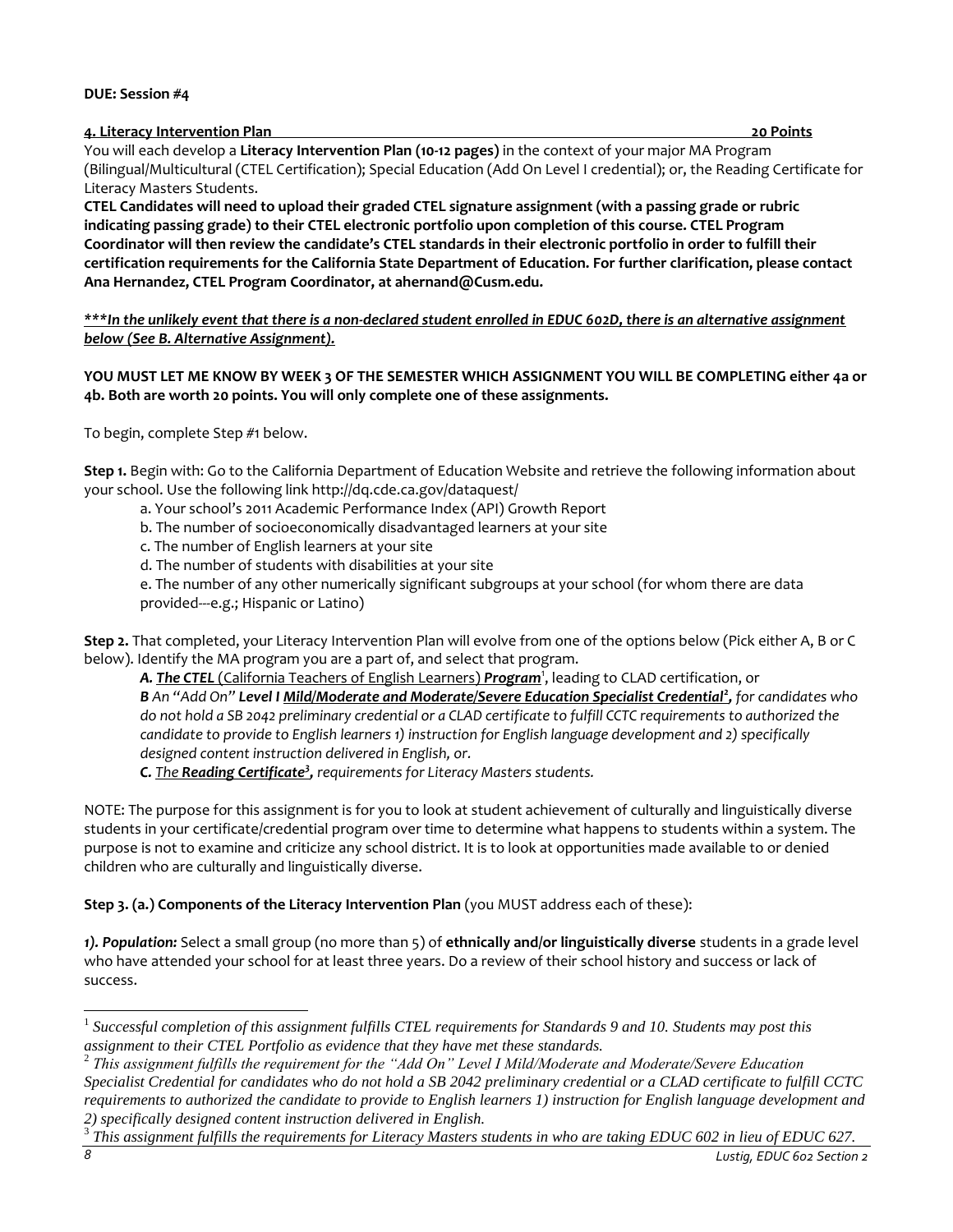*2) Data collection*: Consider the following and include tit in your paper:

- What do you know about the students' cultural and language backgrounds? Are there any social, economic and/or political factors you can identify that may impact the students' instruction?
- Testing process when the students entered school. Were they tested? Which test was used? Tested in their primary Language? In English? What were the scores? What do the scores mean?
- Placement issues. Where were the students placed? What kinds of classrooms?
- Services received: What kind of services did the students receive? Were any referred to Special Education? Why? Are any in the SST process? Why? How many have been placed in special education?
- Re-classification: Were the students ever re-classified? What process was followed and is typically followed in your district?
- Look at the grades the students received over three years and look for patterns in terms of achievement. Match the history of each student with his/her present achievement. Are there differences? What growth occurred? Have their CELDT scores increased? Plateaued?
- Analyze the data that you have collected and discuss how these students have progressed through the system.
- Factors of retention: Were these students retained? How many? Why?

#### **(b.) Writing Assignment (10-12 pages):**

Develop a literacy plan (listening, speaking, reading and writing) for these students. Your literacy plan should include the following information:

1. A description of the students involved in your research, including the data you collected about their cultural and language backgrounds, their families, their testing, their placements, etc.

2. A literacy plan based on the data you collected. What would you do to ensure equal access to grade level curriculum for these children?

3. Adopted materials used to support academic growth? What additional support do these students need? How will you ensure that will happen? What support and accountability will be necessary to ensure equal access and success?

4. A description of how you will communicate your literacy plan to the students' families.

5. A reflection of what you learned about yourself (cultural beliefs, attitudes and assumptions) while developing your literacy plan in regards to the English learners and their families.

#### **DUE Session #11**

#### **5. Critical Pedagogy/Social Justice Action Plan 20 Points**

Your final project is to develop an individual professional action plan that specifically addresses your new understandings of critical pedagogy in relation to schooling in a multicultural society. Hopefully our readings of critical pedagogy will bring to the table new questions and concerns about your classroom, your students, your school, your district, or your overall professional work. Based on these questions, develop a specific action plan that you could enact in your professional role. Our discussions throughout the semester should help you identify issues about your classroom, your students, your school, your district, the community and/or your overall professional work. Based on the issue you "name," you will develop a specific action plan that you can enact as a professional educator working towards social justice and equity. The 2-3 page **final paper** will discuss this action plan. Our final session will consist of presentations of these action plans.

**DUE: Session #15**

#### *9 Lustig, EDUC 602 Section 2*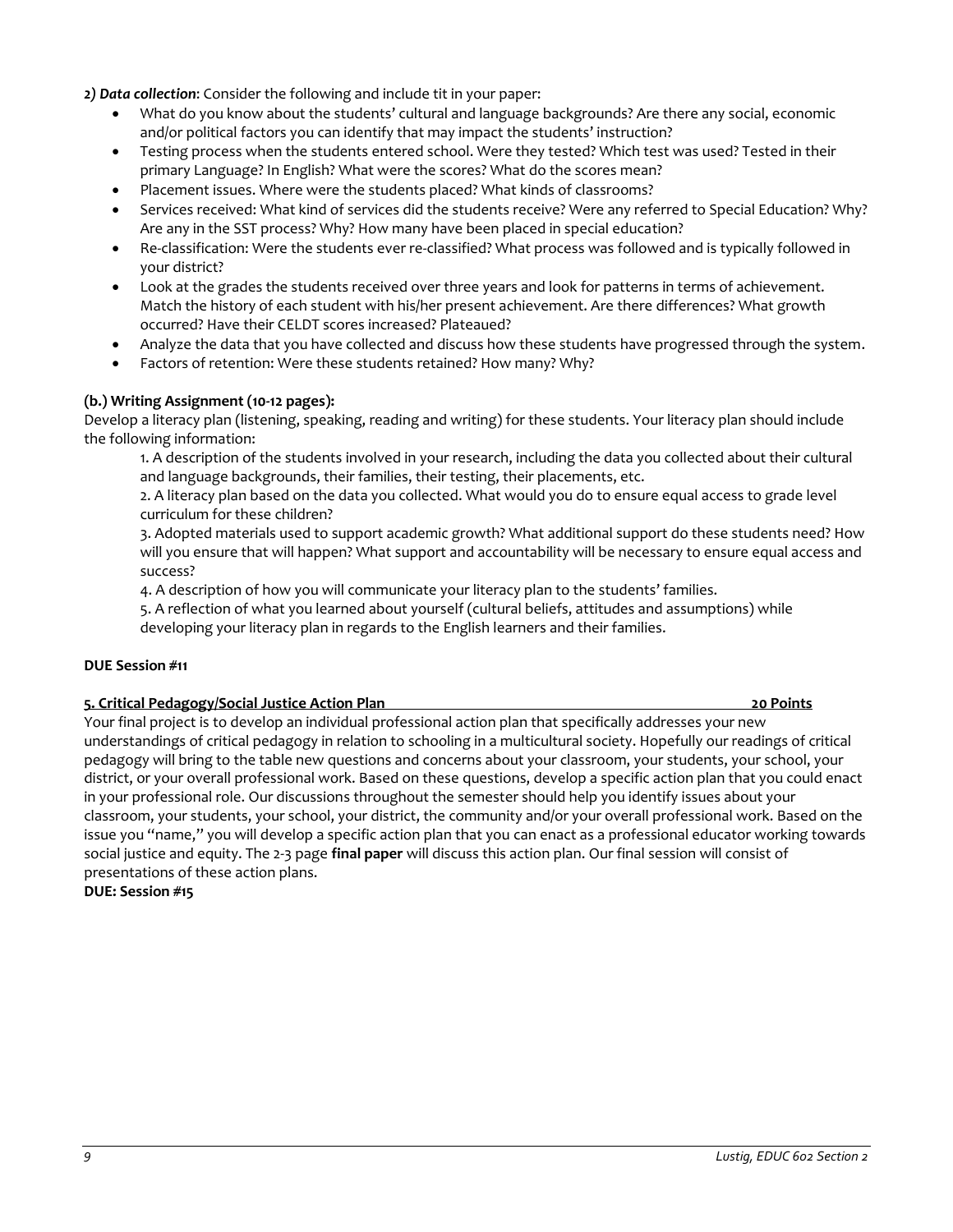# **WEEKLY READINGS / TOPICS**

NOTE: Assigned readings MUST be brought to ALL class sessions.

| Session #1                                                                                                          | 8/27/12 | <b>ONLINE</b>                                                                                                      |  |  |
|---------------------------------------------------------------------------------------------------------------------|---------|--------------------------------------------------------------------------------------------------------------------|--|--|
| Please download the syllabus from the SOE Website or Moodle or your email. Complete the written assignment:         |         |                                                                                                                    |  |  |
| Due next class: Corwin And Still They Rise                                                                          |         |                                                                                                                    |  |  |
| Introduction, Prologue, Parts 1 and 2                                                                               |         |                                                                                                                    |  |  |
|                                                                                                                     |         |                                                                                                                    |  |  |
| Session #2                                                                                                          | 9/3/12  | Beginnings                                                                                                         |  |  |
| Introductions / Review Syllabus Overview/Course Expectations/COE Mission Statement                                  |         |                                                                                                                    |  |  |
| Learning styles exercise                                                                                            |         |                                                                                                                    |  |  |
| Conceptions / Community Norms and Expectations                                                                      |         |                                                                                                                    |  |  |
| Signups for Discussion Leader groups and assignments                                                                |         |                                                                                                                    |  |  |
| Quick write exercise in class                                                                                       |         |                                                                                                                    |  |  |
| Session #3                                                                                                          | 9/10/12 | Multicultural Education and Identity Exploration and White Privilege                                               |  |  |
| Readings to Discuss: Corwin And Still They Rise Prologue, Parts 1 through 4                                         |         |                                                                                                                    |  |  |
| Misconceptions of Culture and Multicultural Education                                                               |         |                                                                                                                    |  |  |
| <b>Identity Exploration</b>                                                                                         |         |                                                                                                                    |  |  |
| White Privilege: In class reading and response activity. Bring Beyond Heroes and Holidays to class with you.        |         |                                                                                                                    |  |  |
| Due for Next Class Heroes and Holidays: School Staff, Family and Community Development Pages 1-122                  |         |                                                                                                                    |  |  |
| Session #4                                                                                                          | 9/17/12 | <b>Marginalized/At-Risk Student Populations</b>                                                                    |  |  |
| Turn in Reflection Papers-And Still We Rise                                                                         |         |                                                                                                                    |  |  |
| Readings to Discuss: Heroes and Holidays: School Staff, Family and Community Development Pages 1-122                |         |                                                                                                                    |  |  |
| Protecting LGBT Youth in our Schools                                                                                |         |                                                                                                                    |  |  |
| <b>Exploring Our Own Biases</b>                                                                                     |         |                                                                                                                    |  |  |
| Prejudices and Stereotypes                                                                                          |         |                                                                                                                    |  |  |
|                                                                                                                     |         | Due for Next Class: Heroes and Holidays: Reading Between the Lines: Critical Literacy and Language-Pages 123-187   |  |  |
| Session #5                                                                                                          | 9/24/12 | <b>Power, Privilege and Racism</b>                                                                                 |  |  |
|                                                                                                                     |         | Readings to Discuss: Bigalow: Heroes and Holidays: Reading Between the Lines: Critical Literacy and Language-Pages |  |  |
| 123-187                                                                                                             |         |                                                                                                                    |  |  |
| <b>Homeless Education</b>                                                                                           |         |                                                                                                                    |  |  |
| Foster Care-The educational impact of trauma, abuse and neglect                                                     |         |                                                                                                                    |  |  |
| How to Teach for Social Justice                                                                                     |         |                                                                                                                    |  |  |
| Racism, Anti-Racism and Cultural Proficiency                                                                        |         |                                                                                                                    |  |  |
| Due for Next Class: Heroes and Holidays: Lessons from the Classroom- Pages 191-329                                  |         |                                                                                                                    |  |  |
| Session #6                                                                                                          | 10/1/12 | <b>Social Justice in Public Education</b>                                                                          |  |  |
| Readings to Discuss online on Moodle: Heroes and Holidays: Lessons from the Classroom- Pages 191-329                |         |                                                                                                                    |  |  |
| Please post (On Moodle) your thoughts about the section and what ideas, concepts etc you could put into practice in |         |                                                                                                                    |  |  |
| your own classroom.                                                                                                 |         |                                                                                                                    |  |  |
| Print out your response for in class activity next week.                                                            |         |                                                                                                                    |  |  |
| Due for Next Class Heroes and Holidays: Technology-Pages 331-351                                                    |         |                                                                                                                    |  |  |
| Session #7                                                                                                          | 10/8/12 | <b>ONLINE CLASS</b>                                                                                                |  |  |
| Readings to Discuss: Heroes and Holidays: Technology-Pages 331-351                                                  |         |                                                                                                                    |  |  |
| ONLINE class activity using last week's reflections.                                                                |         |                                                                                                                    |  |  |
| Due for Next Class: Heroes and Holidays: School wide Activities-Pages 361-368                                       |         |                                                                                                                    |  |  |